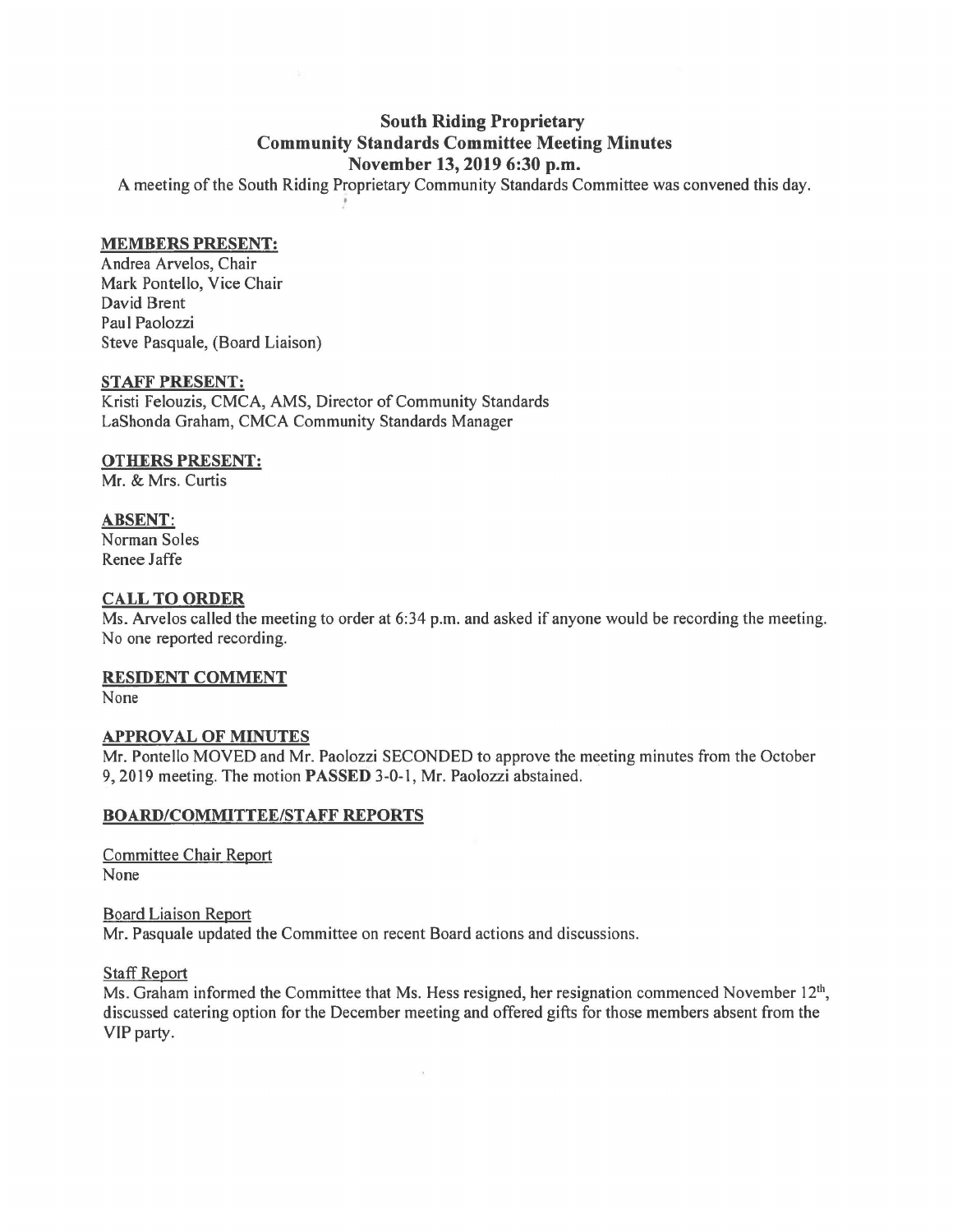## **OWNER APPLICATIONS FOR REVIEW/DECISION**

\*\*\*Please see the Community Standards Committee Application Decisions, entered as Exhibit 1.

### **EXECUTIVE SESSION**

Mr. Pontello MOVED and Mr. Paolozzi SECONDED to enter Executive Session at 6:43 p.m. to discuss rules hearings. The motion **PASSED** unanimously.

Mr. Pontello MOVED and Mr. Paolozzi SECONDED to exit Executive Session at 6:46 p.m. The motion **PASSED** unanimously.

#### **ACTION TAKEN POST EXECUTIVE SESSION**

Mr. Pontello **MOVED** and Ms. Paolozzi **SECONDED** to overturn the Community Standards Department November 4th decision for hearing 19-0502. The motion **PASSED** unanimously.

Mr. Pontello MOVED and Mr. Paolozzi SECONDED to approve the Rules Violation and Application Assessment Consent Agendas as recommended by Staff. The motion **PASSED** unanimously.

#### **ADJOURNMENT**

Mr. Pontello MOVED and Mr. Paolozzi SECONDED to adjourn the meeting at 7:08 p.m.

The next meeting will be held at South Riding Center, Wednesday, December 11, 2020 at 6:30 p.m.

Signed:

Andrea Arvelos, Community Standards Committee Chair

Date Approved: December 11, 2019